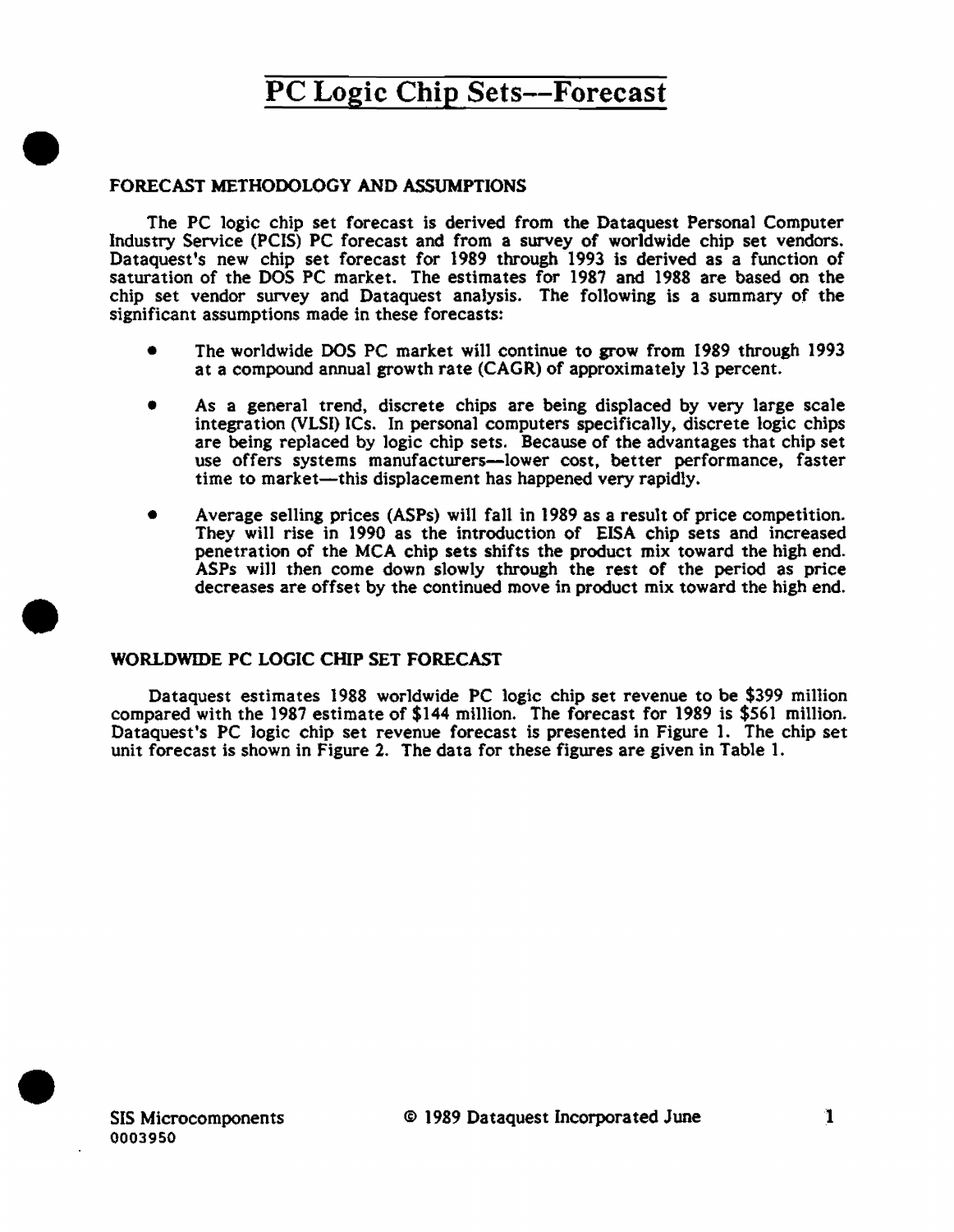





Figure 2





Sourse: Dataquest<br>June 1989

•

•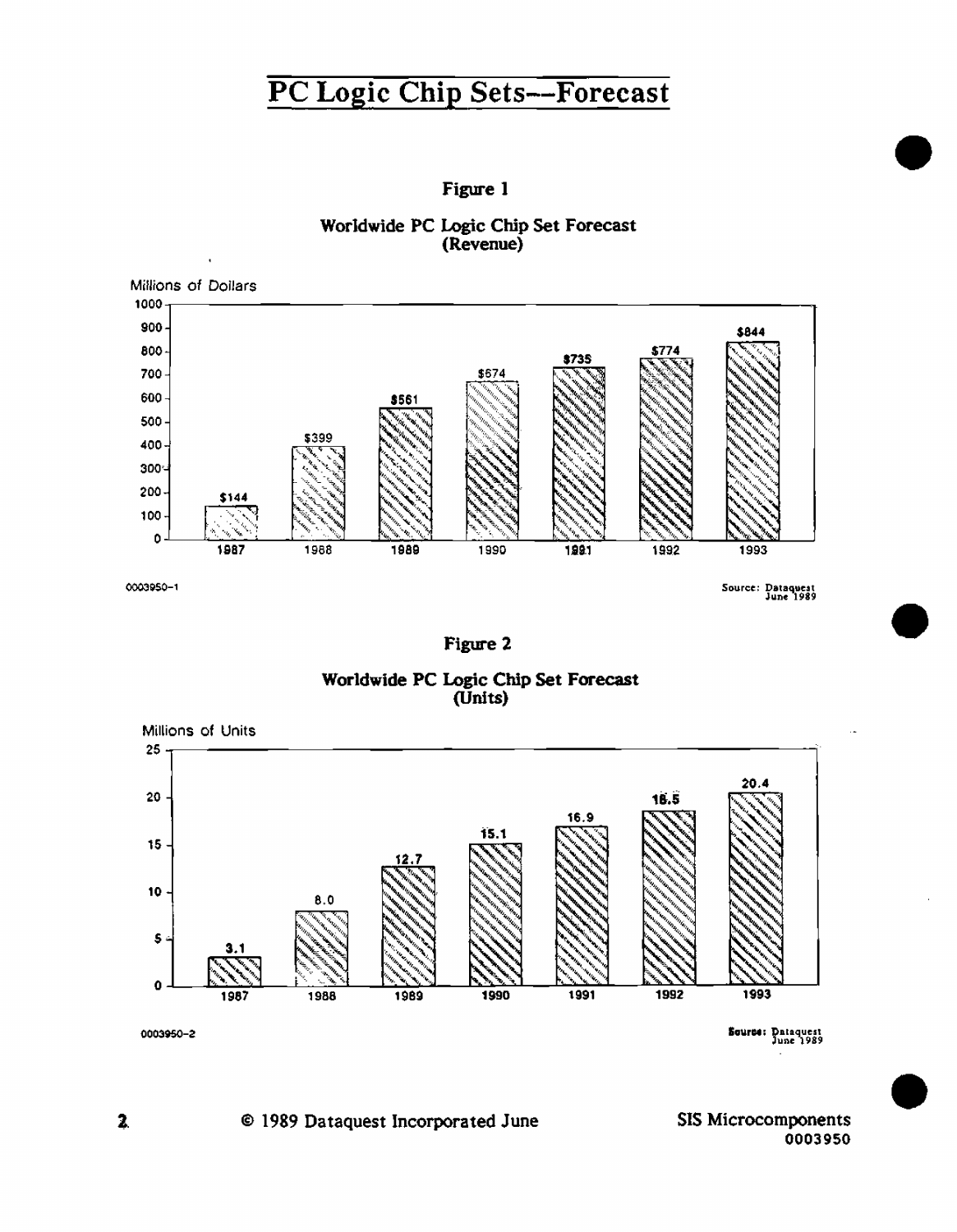#### Table 1

#### Worldwide PC Logic Chip Set Forecast (Millions of Units)

|                                  | 1987       | 1988       | 1989                      | 1990                                                    | 1991        | 1992        |             | <b>CAGR</b><br><u>1993 1987-1993</u> |
|----------------------------------|------------|------------|---------------------------|---------------------------------------------------------|-------------|-------------|-------------|--------------------------------------|
| DOS PC Shipments                 | 9.6        | 12.3       | 13.8                      | 15.4                                                    | 17.1        | 18.7        | 20.6        | 13.6%                                |
| Chip Set Shipments<br>Saturation | 3.1<br>33% | 8.0<br>65% | 12.7<br>$92$ <sup>6</sup> | 15.1<br>98%                                             | 16.9<br>99% | 18.5<br>99% | 20.4<br>99% | 36.8                                 |
| Chip Set ASP                     |            |            |                           | \$46.13 \$49.66 \$44.09 \$44.71 \$43.53 \$41.89 \$41.38 |             |             |             | (1,8)                                |
| Chip Set Revenue<br>(SM)         | \$144      | \$399      | \$561                     | \$674                                                   | \$735       | \$774       | \$844       | 34.3%                                |
| Chip Set Revenue<br>Growth       |            | 177.6      | 40.5%                     | 20.3%                                                   | $9.0\%$     | 5.2         | 9.1%        |                                      |

Source: Dataquest June 1989

#### MARKET DYNAMICS

•

•

•

The CAGR for chip set unit shipments from 1987 to 1993 is approximately 37 percent, an attractive rate of growth to investors, which should entice them to seek ways to participate in this industry. However, because of the nature of the relationship between PC consumption and chip set consumption. it is important to look at the development of this market in terms of the product life cycle.

Figure 3 graphs shipments of chip sets against the shipments of DOS PCs. This shows the rapid growth of chip set shipments as they approach the level of PC shipments. Between 1987 and 1988, chip set shipments increased 158 percent. The CAGR for 1987 to 1990 is stlll almost 70 percent. In this same period, Dataquest estimates that the number of chip set vendors will increase from 6 to 23.

Dataquest believes that in 1990, the penetration of chip sets into PCs wilt likely approach saturation. By the end of 1989, the penetration is expected to ·be approximately 92 percent. At this point, the growth rate of chip set shipments will be tied directly to the growth rate of PC shipments. In fact, the CAGR for chip set shipments from 1989 to 1993 is only 12.6 percent. This level of growth should attract fewer new entrants and will cause some participants to exit the industry.

SIS Microcomponents 0003950

© 1989 Dataquest Incorporated June 3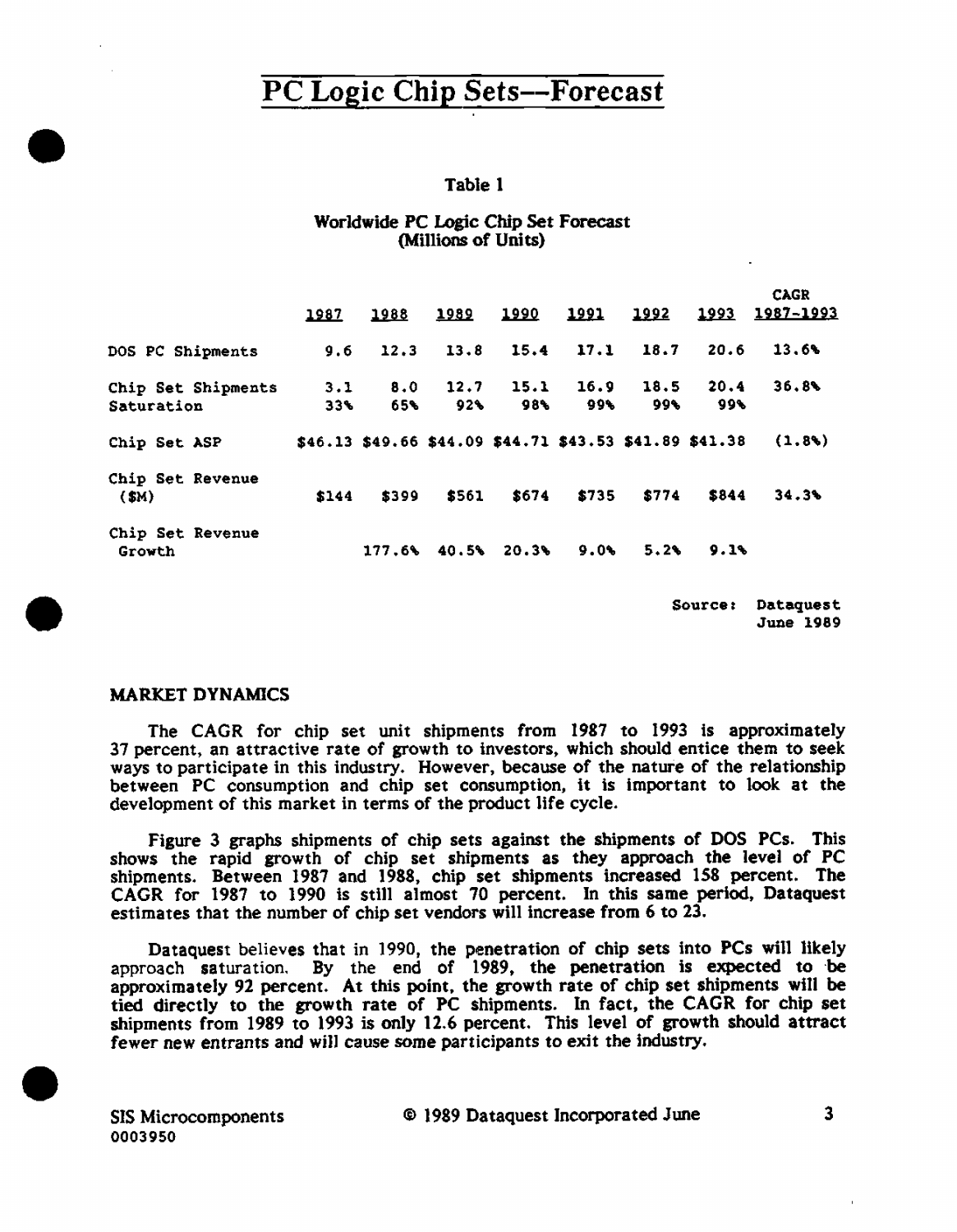

Worldwide PC Logic Chip Set Forecast as Compared with the DOS PC Forecast



#### A CASE OF OVERCAPACITY

According to a Dataquest survey. worldwide logic chip set vendors expect to ship more than 15 million units in 1989. Table 2 lists the results of this survey along with Dataquest's estimated actual and forecast numbers for chip set and PC unit consumption for the period from 1987 through 1989. The vendors expect to ship 19 percent more than the forecast for chip sets in 1989 and 9 percent more than the forecast PC consumption.

The difference between the vendor's expectations and the Dataquest forecast might be explained by aggressive goal setting on the part of the vendors. One could argue also that some units will be shipped into inventory. It is clear. however. that more than enough capacity exists to satisfy the demand for chip sets, and new entrants to the industry are expected to aggravate this situation.

•

•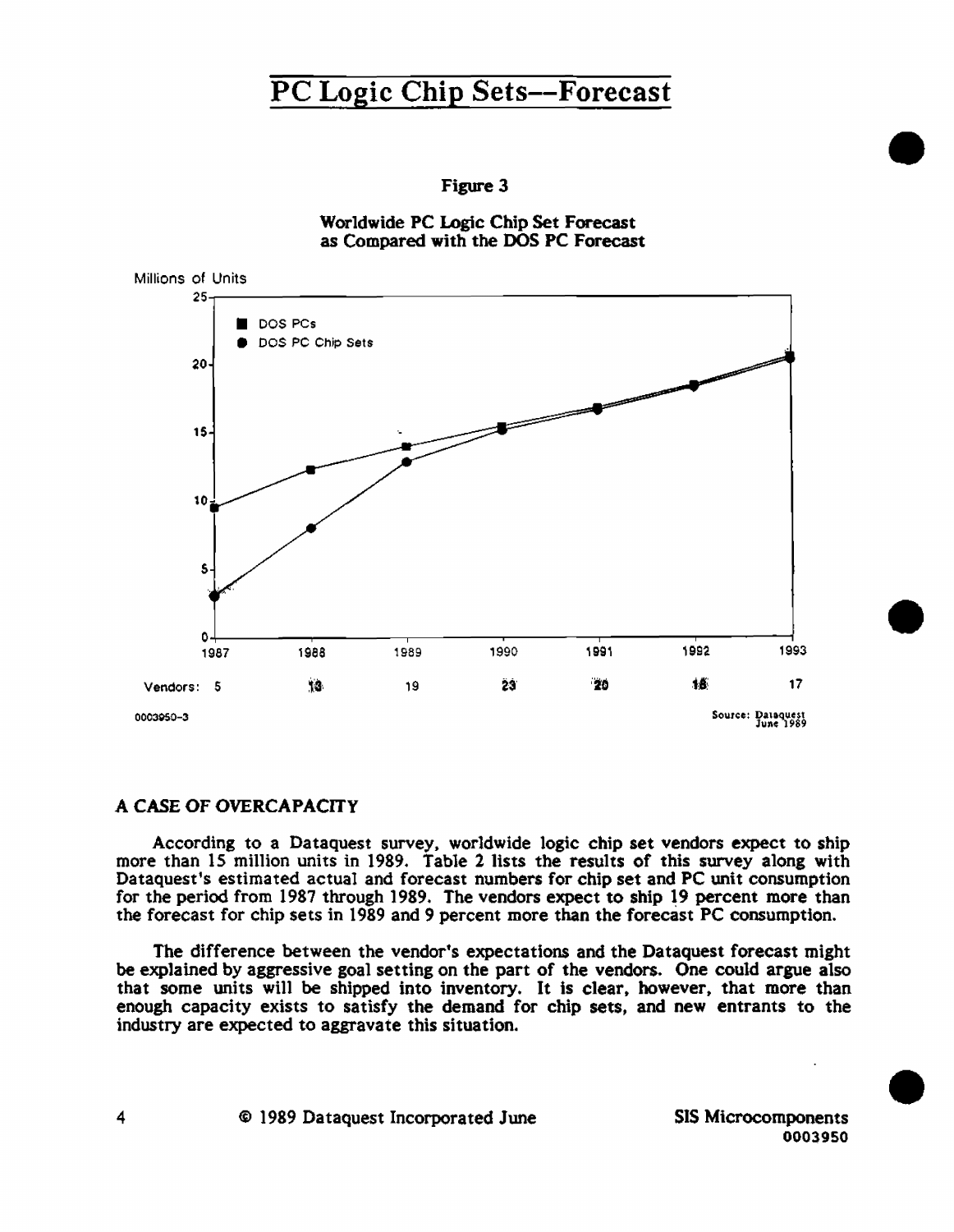This analysis implies that the competition for market share in this industry is likely to lead to aggressive, if not predatory, pricing policies on the part of participants. Given the degree of standardization of these products, they will take on more of the attributes of a commodity, where pricing and service are the keys to success.

#### Table 2

#### Worldwide PC Logic Chip Set Vendor Survey Results (Millions of Units)

|                                        | 1987 | 1988    | 1989                          |
|----------------------------------------|------|---------|-------------------------------|
| DOS PC Consumption Forecast            | 9.5  | 12.3    | 13.8                          |
| DOS Chip Set Consumption Forecast      | 3.1  | 80      | 12.7                          |
| Vendor Estimated Chip Set<br>Shipments | 3.1  | 8.0     | 15.1                          |
|                                        |      | Source: | Dataquest<br><b>June 1989</b> |

#### • IDGHUGHTS OF THE PC LOGIC CHIP SET FORECASTS

Dataquest forecasts the PC logic chip set market by bus architecture, microprocessor type, and speed grade by microprocessor type.

#### Forecast by Bus Architecture

•

The Dataquest chip set forecast by bus architecture is presented in Figure 4 and Table 3. Points worth noting about the bus architecture forecast include:

- The PC XT bus unit shipments are expected to peak in 1989 at about 4.5 million units, and then decline as the bus is phased out and displaced by low-end PC AT products. PC XT chip set unit shipments are expected to decline approximately 9 percent annually for the period of 1987 through 1993.
- The PC AT bus will remain the dominant architecture through the period, with a CAGR of 50.9 percent.
- The Micro Channel bus chip sets began shipping in 1988. The EISA bus chip sets are expected to be available in the second half of 1989. This gives the MCA bus a head start in the marketplace and will allow it to gain and hold a larger share of the high-end market.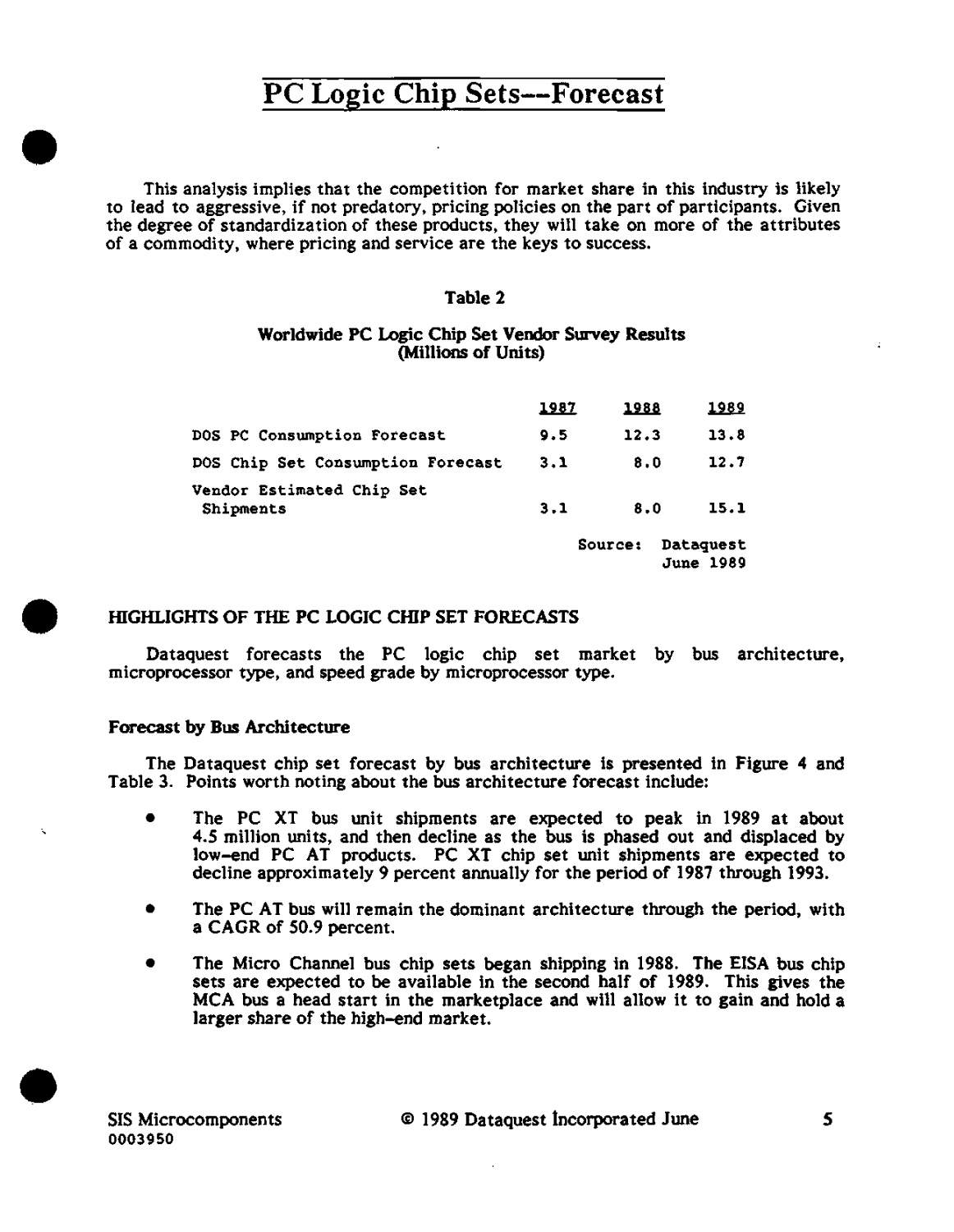

Worldwide PC Logic Chip Set Forecast By Bus Architecture



| u<br>r 11 | I |
|-----------|---|
|           |   |

Worldwide PC Logic Chip Set Forecast by Bus Architecture (Thousands of Units)

|             | 1987        | 1988  | 1989        | 1990  | 1991        | 1992                                           | 1993 | <b>CAGR</b><br>1987-1993 |
|-------------|-------------|-------|-------------|-------|-------------|------------------------------------------------|------|--------------------------|
| PC XT       | 1,829       | 3,988 | 4,476       | 3,279 | 2,481       | 1,658 1,039                                    |      | (9.0)                    |
| PC AT       | 1,287       | 3,986 | 8,015       |       |             | 9,720 11,419 13,230 15,165                     |      | 50.9%                    |
| <b>MCA</b>  | $\mathbf 0$ | 61    | 221         |       | 1,716 2,511 | 3,006 3,545                                    |      | 125.5%                   |
| <b>EISA</b> |             |       | 0 8 370 484 |       |             | 572                                            | 654  | 203.4%                   |
| Total       |             |       |             |       |             | 3,116 8,035 12,720 15,085 16,895 18,466 20,403 |      | 36.8%                    |

Source: Dataquest June 1989 •

•

•

0003950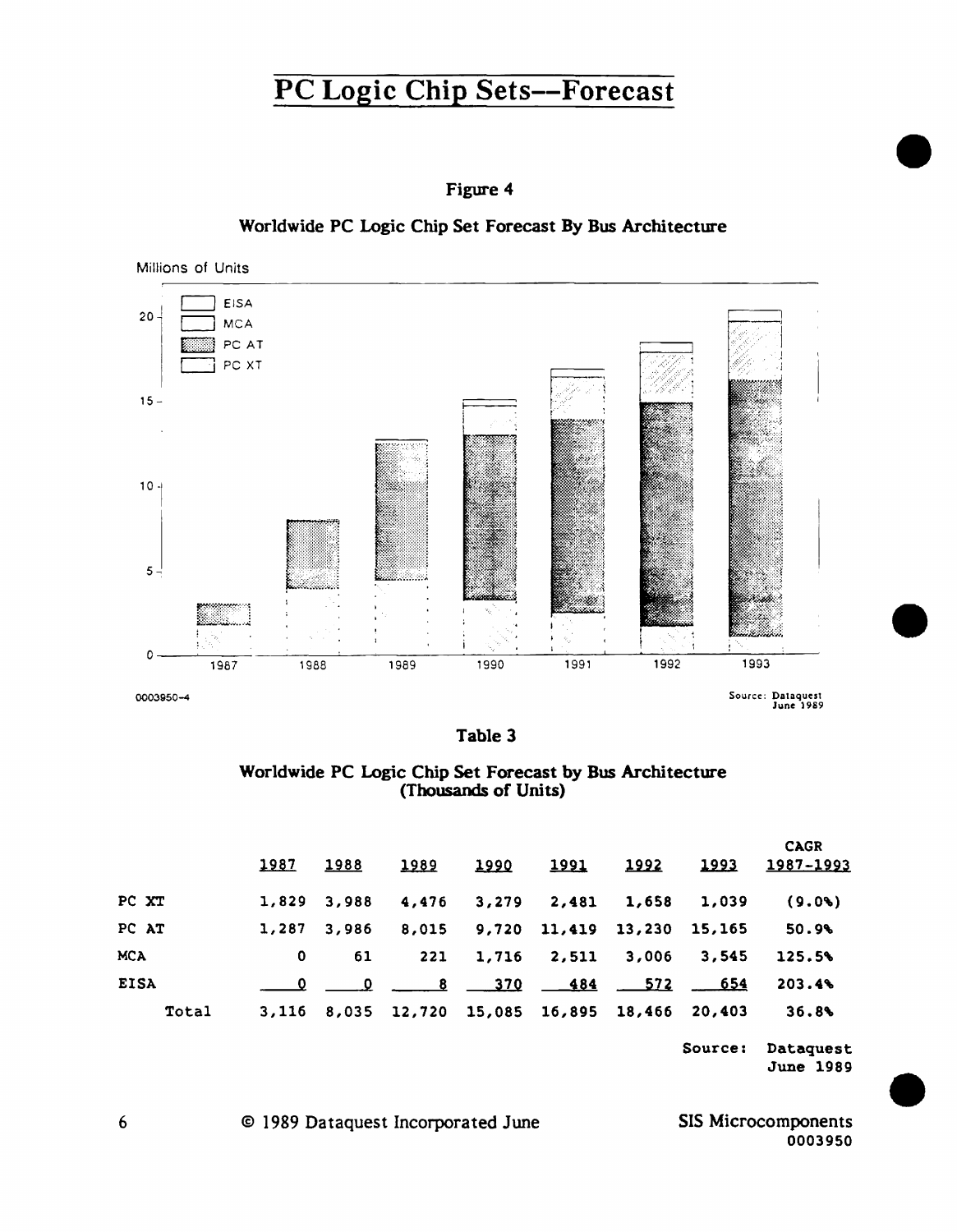#### Forecast by Microprocessor Type

•

•

•

The Dataquest chip set forecast by microprocessor type is presented in Figure *5* and Table 4. Points worth noting about the microprocessor forecast include:

- The 8088/8086 segment parallels the PC XT bus decline, forecast to peak in 1989 and then gradually to be displaced by the 80286.
- The 80286 unit shipments are expected to peak in 1991 and then begin to decline. The 80386SX is expected to take share from the 80286, with the 80286 becoming the dominant low-end product, and the 80386SX moving into the dominant position as the midrange product by 1993.
- The 80386 shares the high-end segment with the 80486, which was introduced in April of this year. Dataquest believes that this will dampen the growth of the 80386 product, as the 80486 displaces the 80386 at the very high end of the market.



#### Worldwide PC Logic Chip Set Forecast By Microprocessor Type



Sourct: Dataquest Junt 1989

SIS Microcomponents 0003950

#### © 1989 Dataquest Incorporated June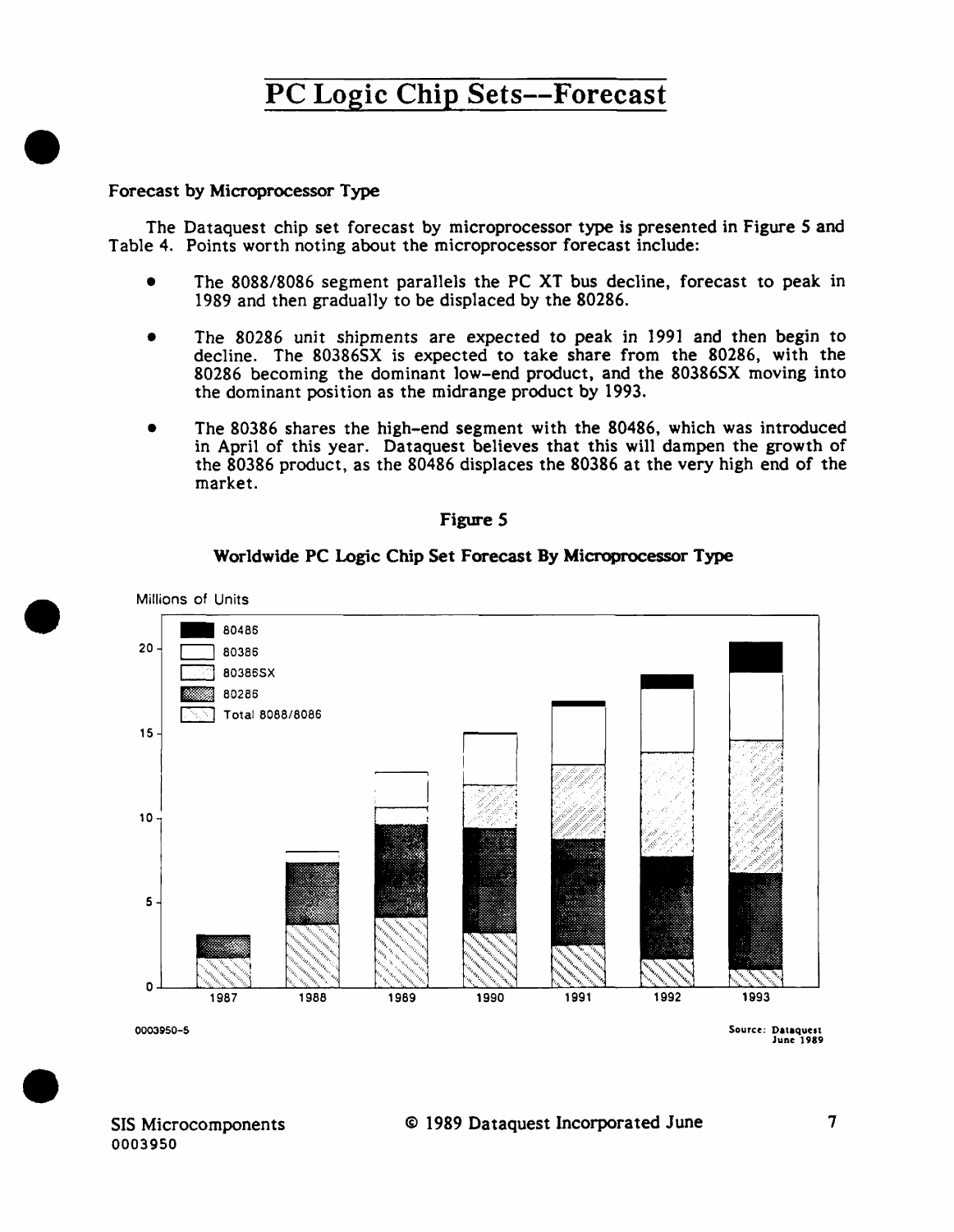#### Table 4

#### Worldwide PC Logic Chip Set Unit Forecast by Microprocessor Type (Thousands of Units)

|                |              |                         |        |        |              |              |              | <b>CAGR</b> |
|----------------|--------------|-------------------------|--------|--------|--------------|--------------|--------------|-------------|
|                | <u> 1987</u> | 1988                    | 1989   | 1990   | 1991         | 1992         | 1993         | 1987-1993   |
| 8088           | 787          | 1,507                   | 1,767  | 1,114  | 757          | 260          | 137          | (25.3)      |
| 8086           | <u>983</u>   | <u>2,207</u>            | 2.372  | 2,116  | 1,732        | <u>1,398</u> | <u>903</u>   | $(1.4\%)$   |
| Total          |              |                         |        |        |              |              |              |             |
| 8088/8086      | 1,770        | 3.714                   | 4,139  | 3,230  | 2,489        | 1,658        | 1,039        | (8.5%)      |
| 80286          | 1,267        | 3,606                   | 5,486  | 6,189  | 6,258        | 6,040        | 5,658        | 28.3%       |
| 80386          | 78           | 659                     | 2,077  | 3,010  | 3,441        | 3,770        | 4,039        | 93.2%       |
| 80386SX        | 0            | - 55                    | 1,017  | 2,569  | <u>4,408</u> | <u>6,191</u> | 7,896        | 169.6%      |
| Total          |              |                         |        |        |              |              |              |             |
| 80386<br>(A11) | 78           | 714                     | 3,094  | 5,579  | 7,849        | 9,960        | 11,935       | 131.5%      |
| 80486          | . 0.         | $\qquad \qquad \bullet$ | 0      |        | 306          | 807          | <u>1.771</u> | 1,109.3%    |
| Total          | 3,115        | 8,034                   | 12,719 | 15,084 | 16,895       | 18,465       | 20,403       | 36.8%       |

Sources Dataquest June 1989 •

•

•

#### Forecast by Speed Grade

The Dataquest PC logic chip set forecast of speed grades for all microprocessors is presented in Figure 6. The forecast for speed grades of individual microprocessors is presented in Figures 7 through 11. Data for these figures are presented in Table 5. Points worth noting about the speed forecast include:

- In general, the lower speed grades (8, 10 and 12 MHz) are only available on the older microprocessors (the 8088, 8086 and 80286). These older products are being displaced in the market by the newer designs, which will continue to cause a secular shift in the market mix away from the slower speed grades.
- As each microprocessor product approaches maturity, the speed grade profile approaches a more normal distribution. This is also true of the profile for the total of all microprocessors.
- In 1987, the median speed was 10 MHz. Dataquest believes that the median speed for all microprocessors currently is 12 MHz. By 1993, the median speed is expected to be 20 MHz.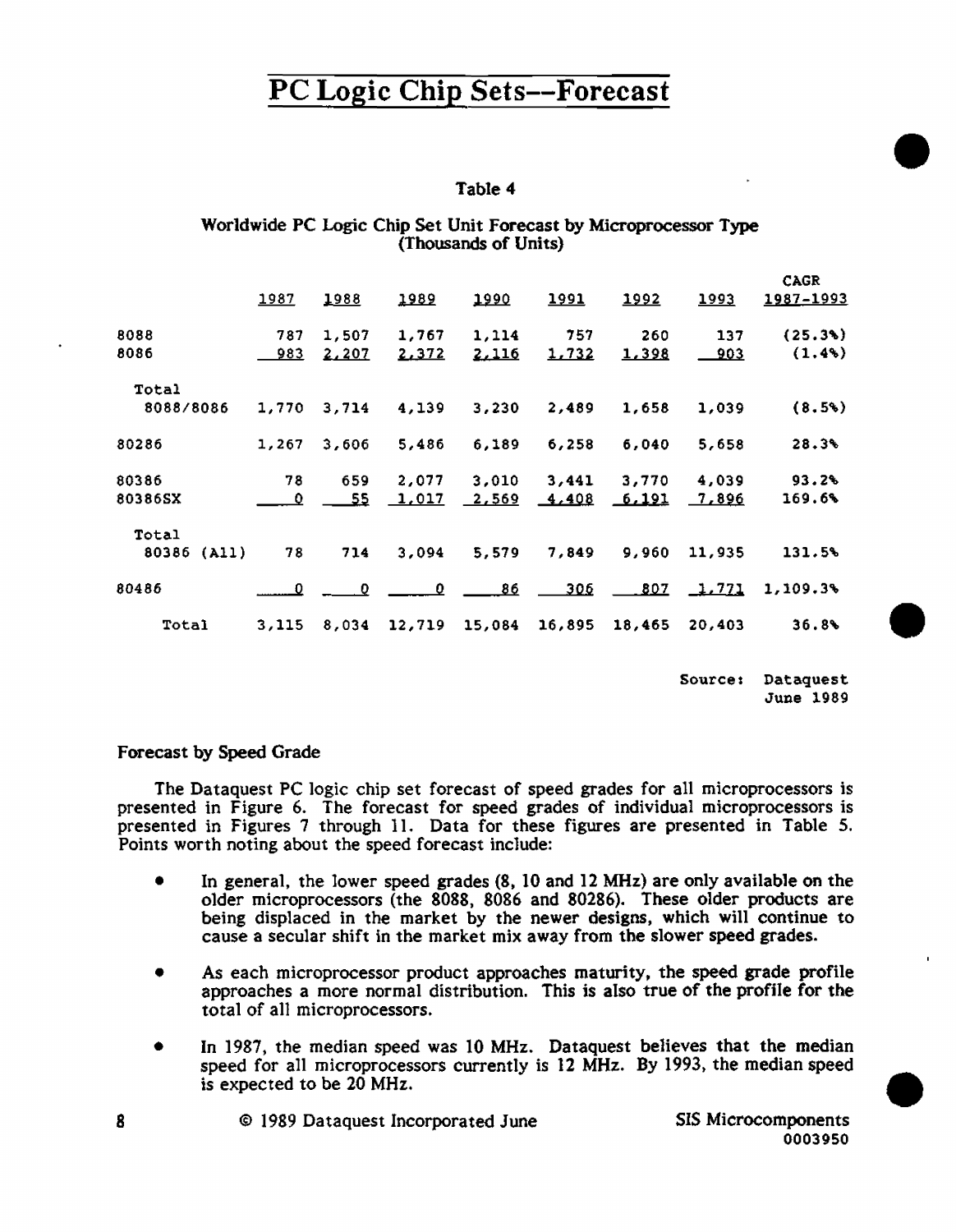

#### Worldwide PC Logic Chip Set Forecast by Speed for All Microprocessors





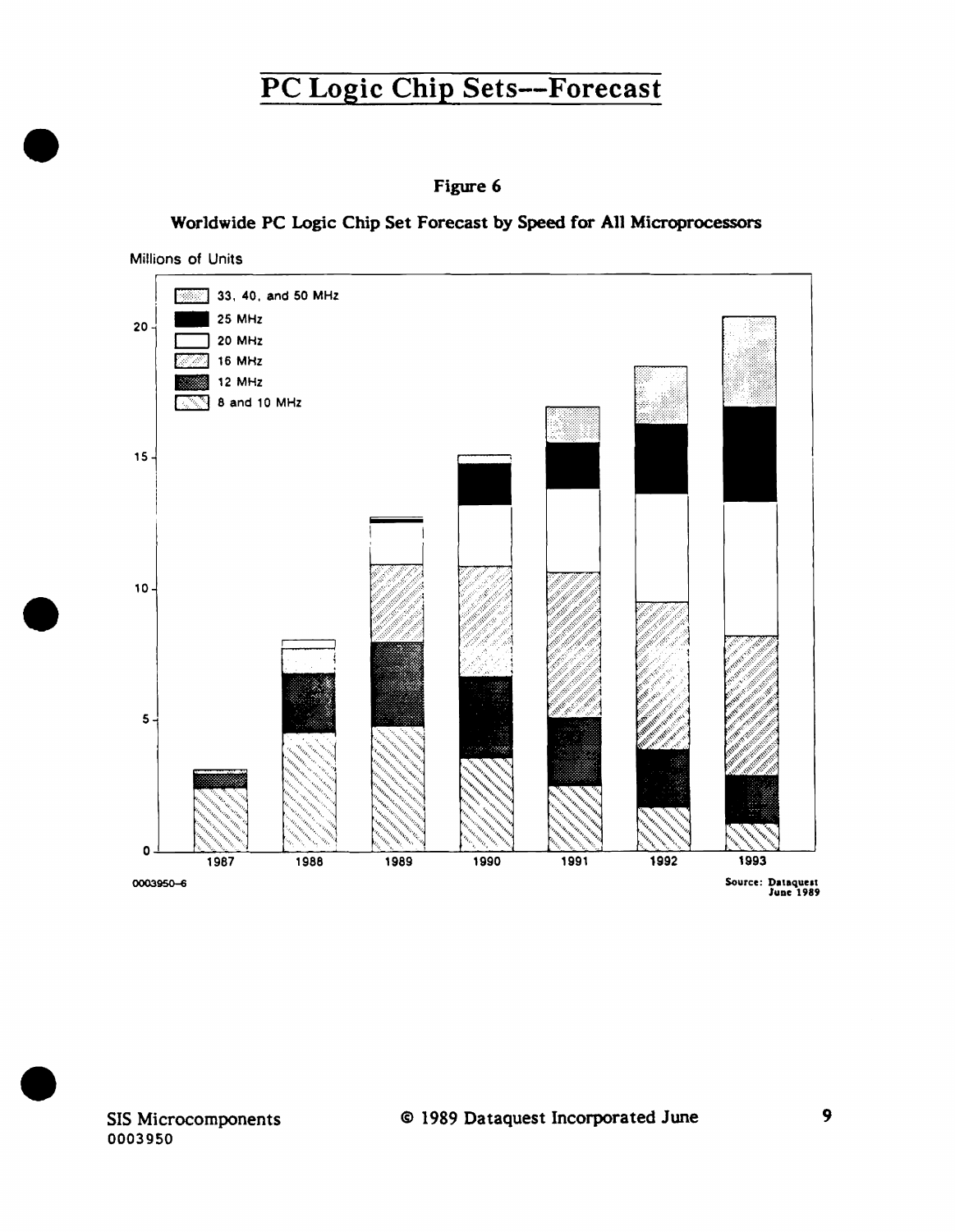

#### Worldwide 8088/8086 PC Logic Chip Set Forecast By Speed



•

•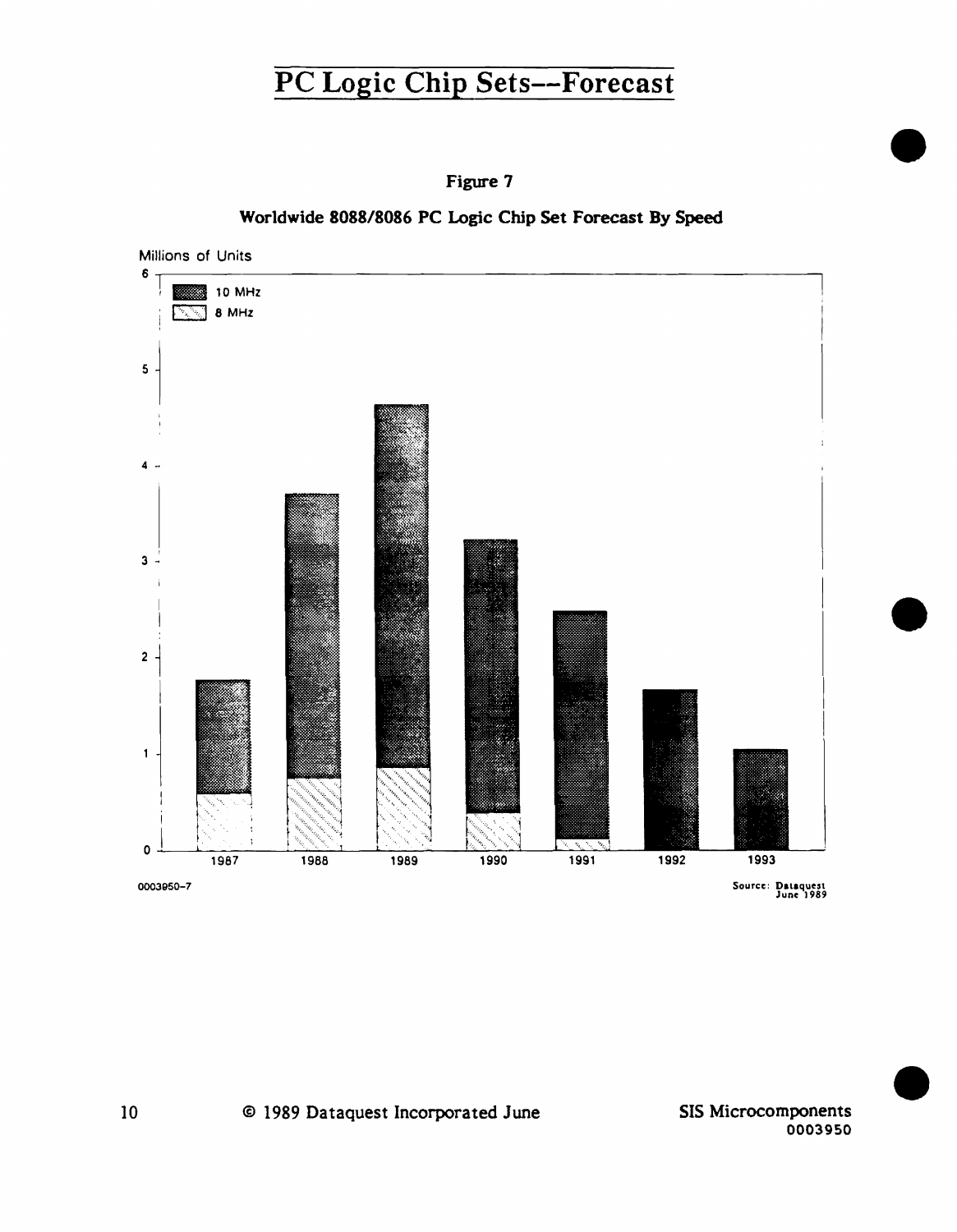

Figure 8

0003950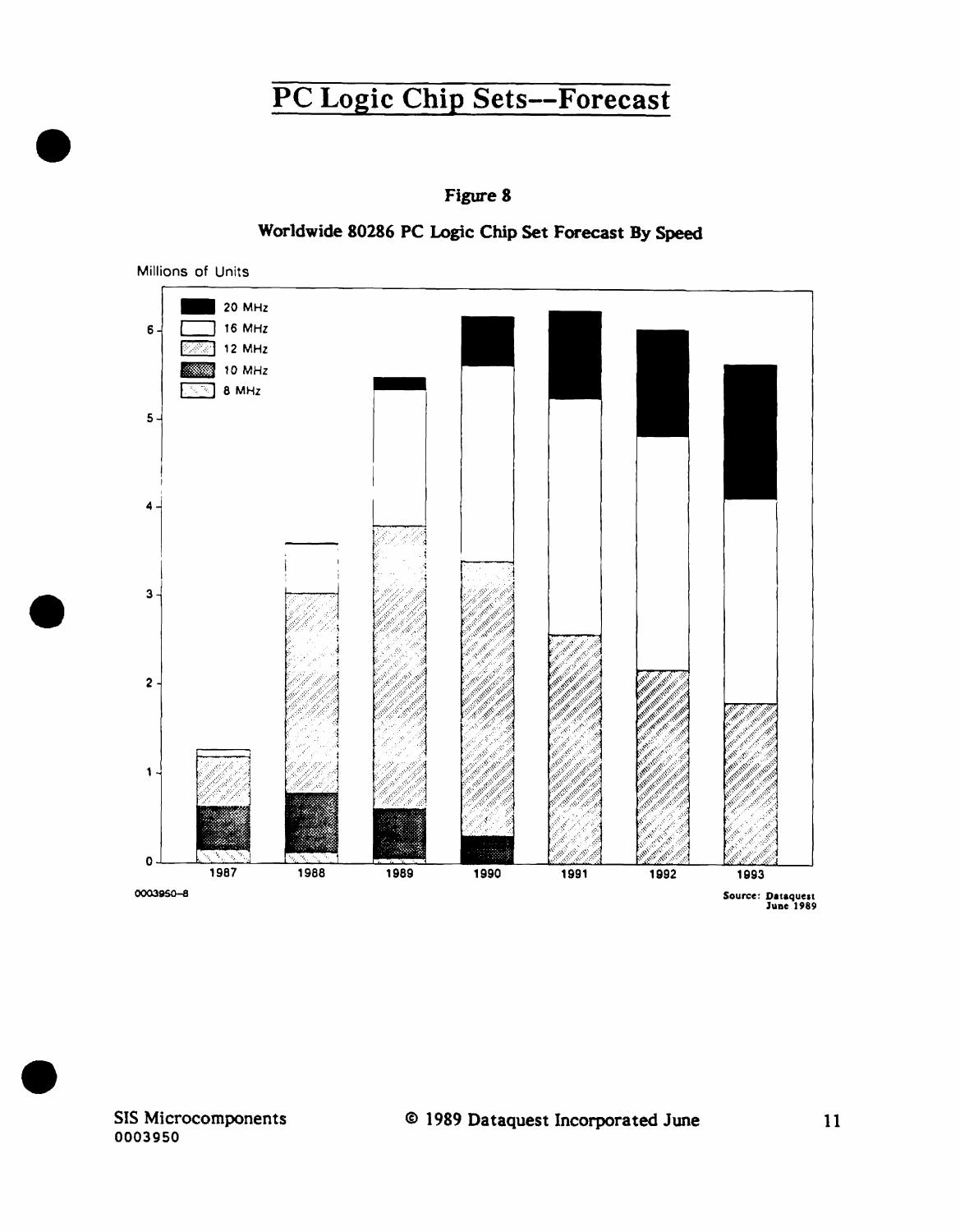

#### Worldwide 80386SX PC Logic Chip Set Forecast By Speed

Millions of Units 9..,-~~~~~~~~~~~~~~~~~~~~~~~~~~~~~~  $\boxed{25}$  25 MHz  $\frac{1}{20}$  20 MHz  $8 + \sqrt{3}$  16 MHz  $\overline{\mathbf{7}}$ 6  $5<sup>-1</sup>$  $\ddot{4}$  $\mathbf{3}$  $\overline{c}$ 1  $\bullet$ 1992 1993 1988 1989 1990 1991 0003950-9 Source: Dataquest<br>June 1989

> SIS Microcomponents 0003950

•

•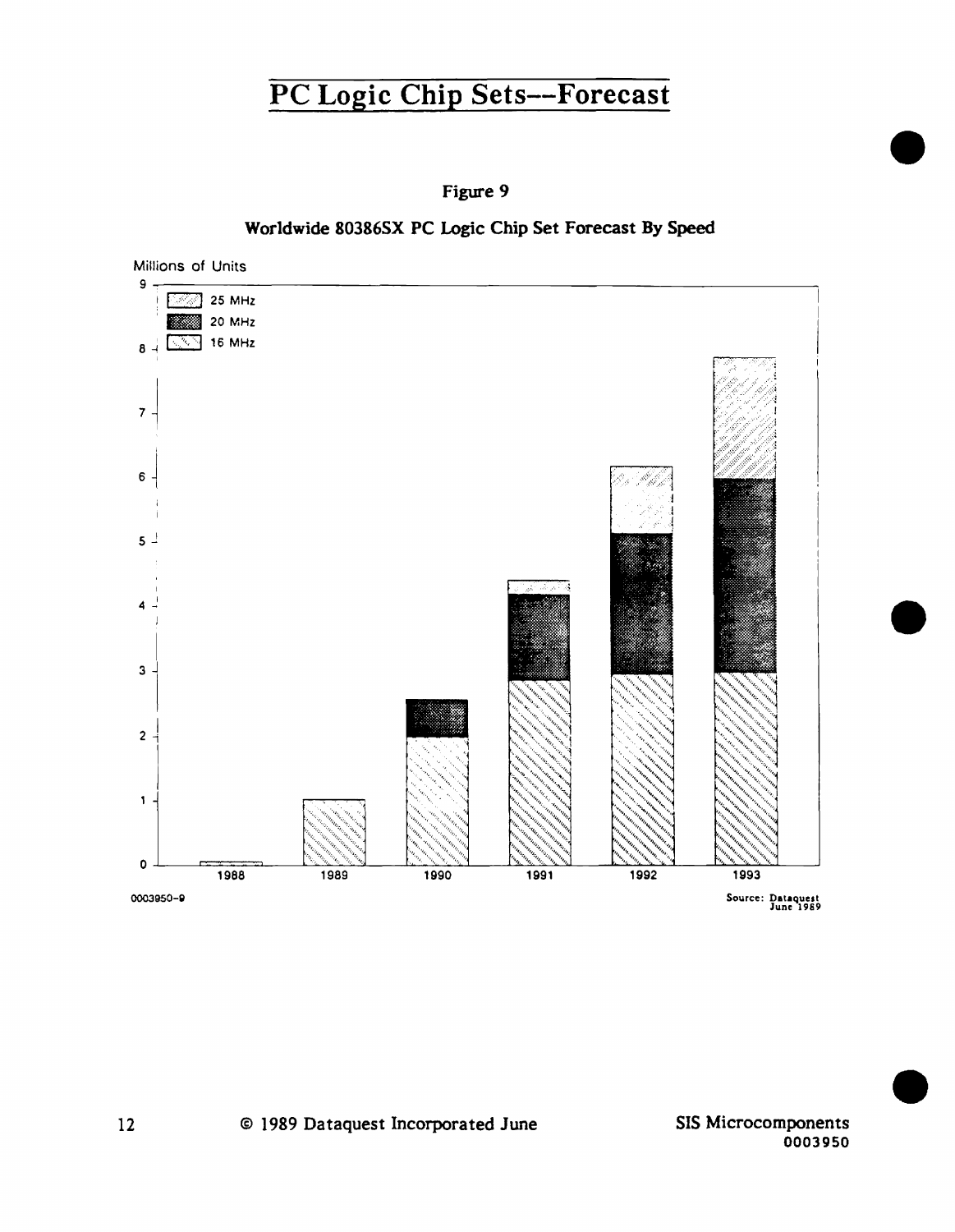

Worldwide 80386 PC Logic Chip Set Forecast By Speed

•

•



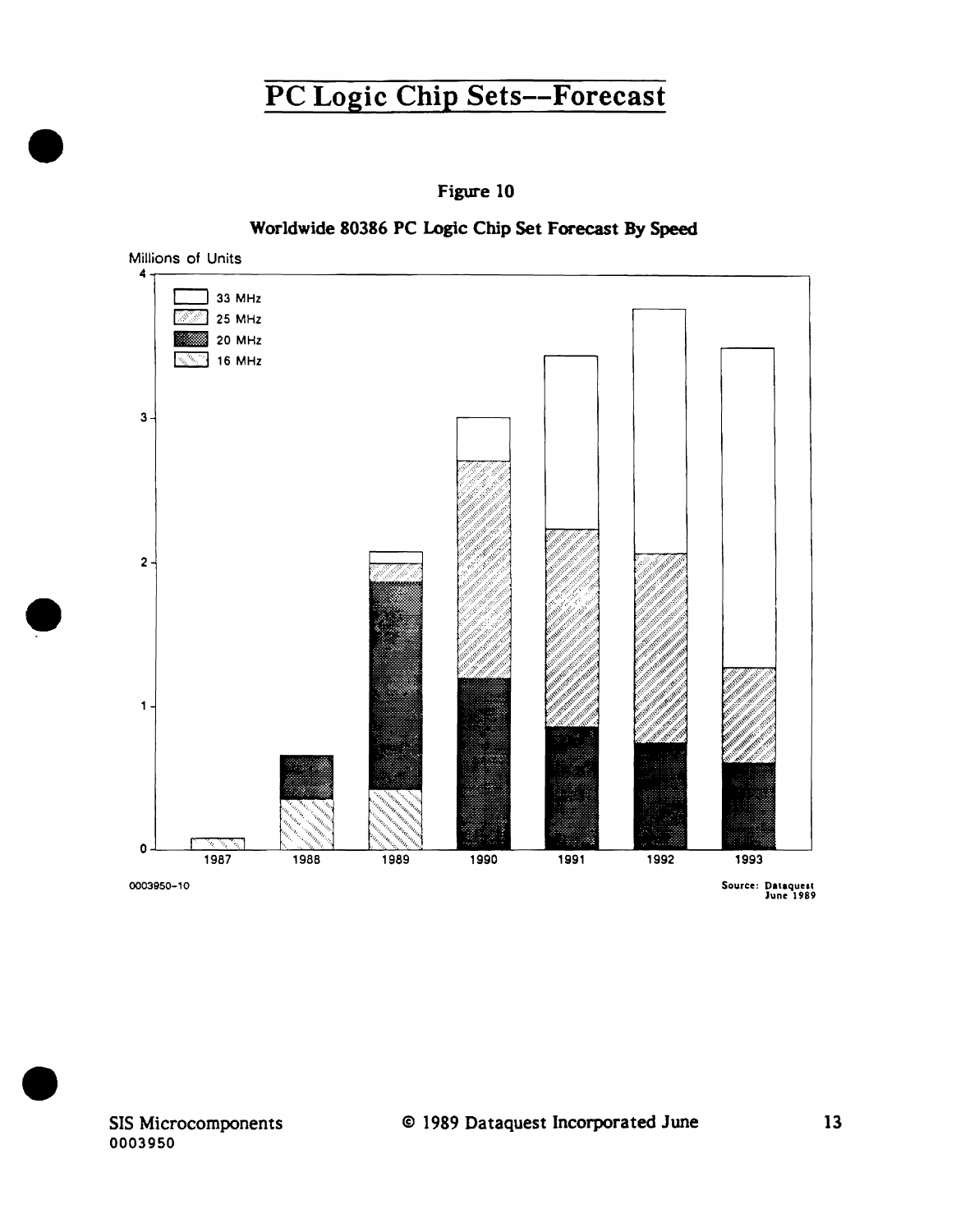

Worldwide 80486 PC Logic Chip Set Forecast By Speed



•

•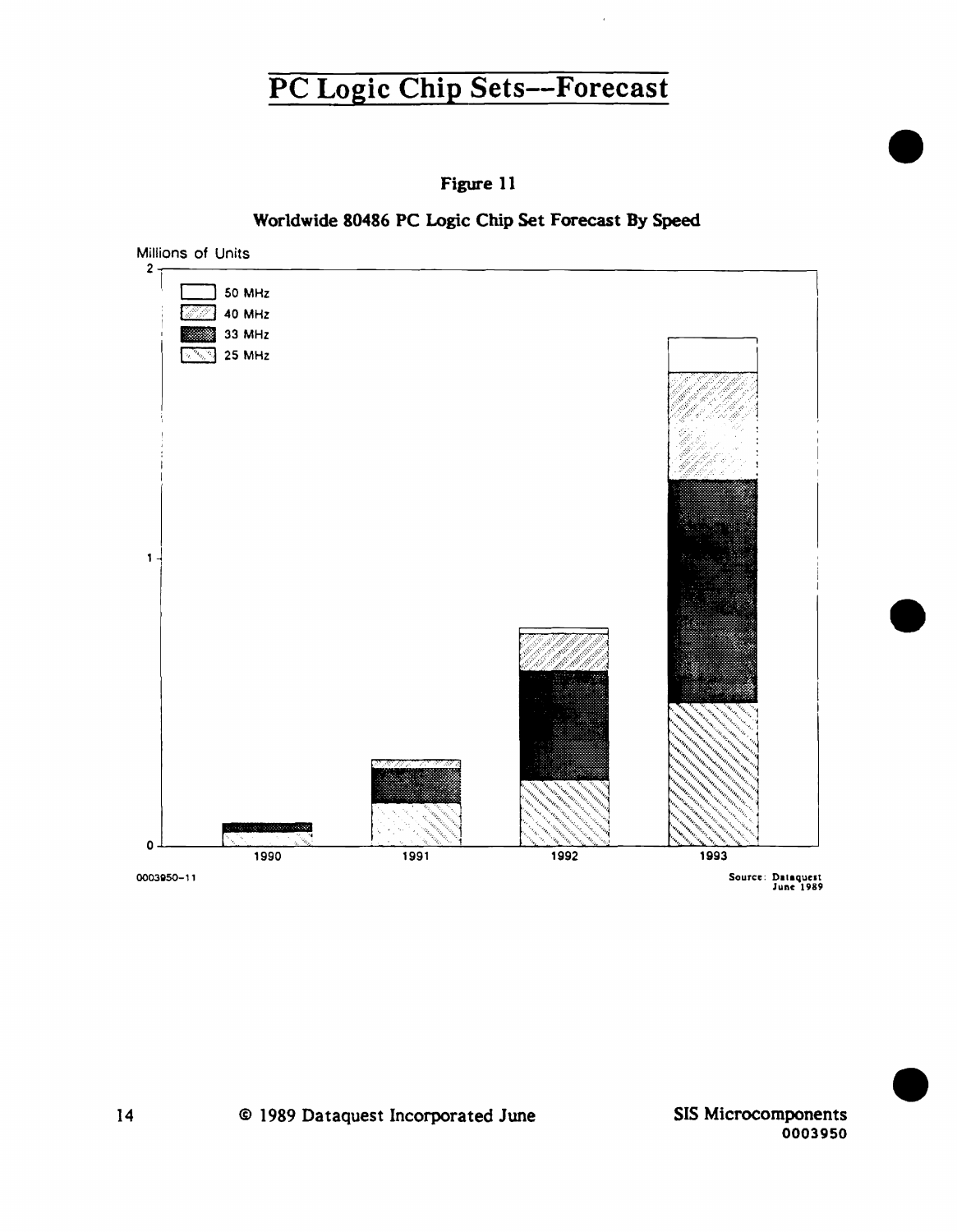#### Table 5

# Worldwide PC Logic Chip Set Forecast by Speed<br>(Thousands of Units)

| <b>Speeds</b>  | 1987         | 1988                    | 1989   | <u> 1990</u> | 1991     | 1992         | 1993        |
|----------------|--------------|-------------------------|--------|--------------|----------|--------------|-------------|
| Units by Speed |              |                         |        |              |          |              |             |
| 8088/8086      |              |                         |        |              |          |              |             |
| $8$ MHz        | 589          | 754                     | 857    | 388          | 124      | 0            | 0           |
| 10 MHz         | 1,181        | 2.960                   | 3.282  | 2.842        | 2.357    | 1.658        | 1,039       |
| Total          | 1,770        | 3,714                   | 4,139  | 3,230        | 2,481    | 1,658        | 1,039       |
| 80286          |              |                         |        |              |          |              |             |
| $8$ MHz        | 151          | 123                     | 55     | 0            | 0        | 0            | 0           |
| 10 MHz         | 480          | 664                     | 554    | 309          | $\Omega$ | $\mathbf{0}$ | 0           |
| 12 MHz         | 556          | 2,250                   | 3,187  | 3,094        | 2,566    | 2,175        | 1,811       |
| 16 MHz         | 80           | 555                     | 1,552  | 2,228        | 2,691    | 2,658        | 2,320       |
| 20 MHz         | Ω            | <u> 14</u>              | $-137$ | $-557$       | 1.001    | 1,208        | 1.528       |
| Total          | 1,267        | 3,606                   | 5,486  | 6,189        | 6,258    | 6,040        | 5,658       |
| 80386SX        |              |                         |        |              |          |              |             |
| $16$ MHz       | 0            | 55                      | 1,017  | 2,004        | 2,865    | 2,971        | 3,000       |
| 20 MHz         | $\mathbf 0$  | $\mathbf{o}$            | 0      | 565          | 1,322    | 2,167        | 3,000       |
| 25 MHz         | 0            | $\mathbf 0$             | 0      | ٥            | 220      | 1,052        | 1,895       |
| 33 MHz         | $\mathbf{Q}$ | ᅺ                       | 0      | 0            | ⊻        | ≏            | ౨           |
| <b>Total</b>   | $\bullet$    | 55                      | 1,017  | 2,569        | 4,408    | 6,191        | 7,896       |
| 80386          |              |                         |        |              |          |              |             |
| 16 MHz         | 78           | 349                     | 415    | $\bullet$    | 0        | $\mathbf 0$  | $\mathbf 0$ |
| 20 MHz         | $\mathbf 0$  | 310                     | 1,454  | 1,204        | 860      | 754          | 606         |
| $25$ MHz       | o            | 0                       | 125    | 1,505        | 1,376    | 1,319        | 1,212       |
| 33 MHz         | ݠ            | $\overline{\mathbf{c}}$ | 83     | 301          | 1.204    | 1,696        | 2.221       |
| Total          | 78           | 659                     | 2,077  | 3,010        | 3,441    | 3,770        | 4,039       |

(Continued)

 $\overline{\phantom{a}}$ 

15